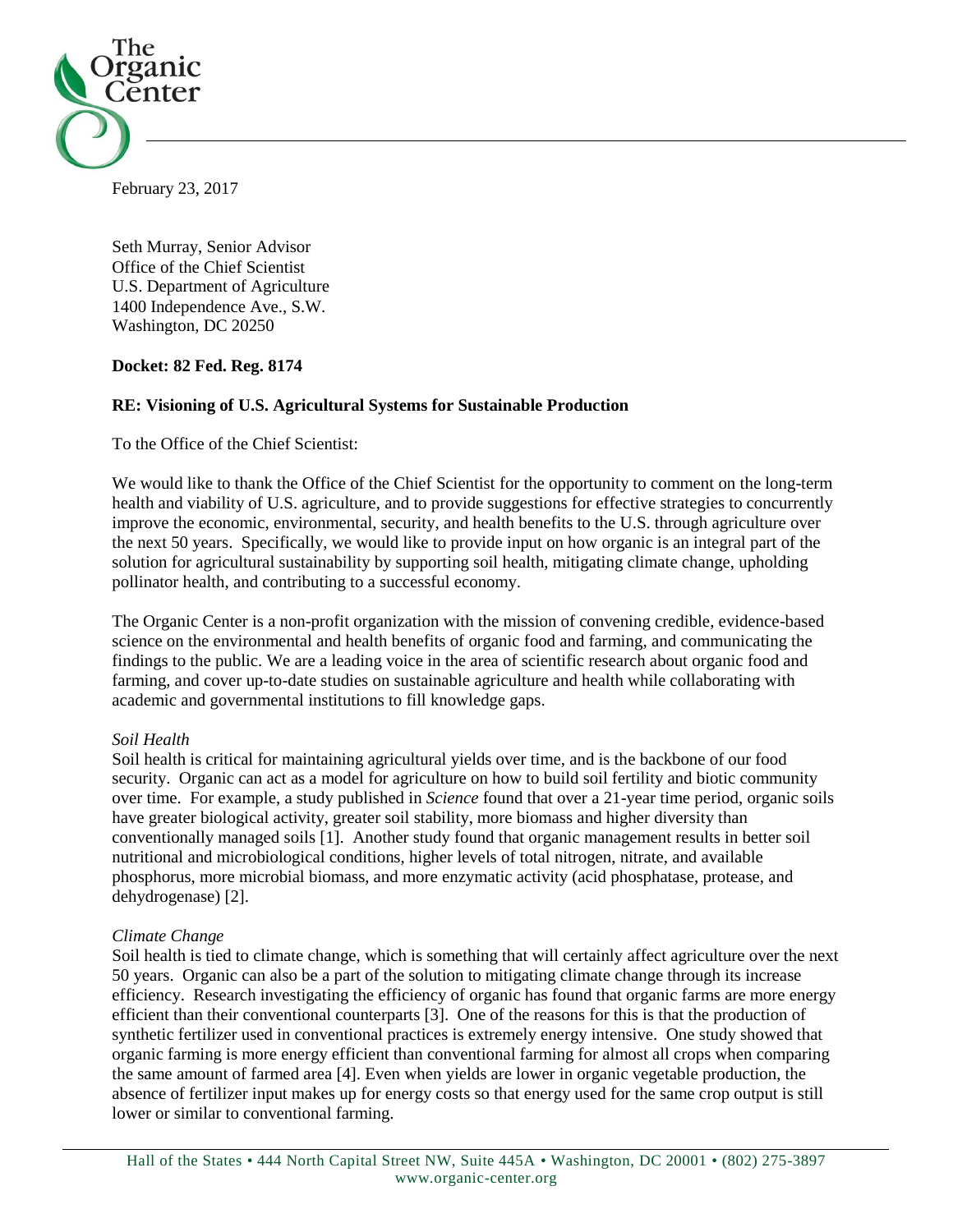

This energy efficiency is important when it comes to mitigating climate change, which contributes to extreme weather events like droughts. In addition to the energy efficiency of organic production, organic farms also help sequester carbon and release lower levels of greenhouse gases. For example, a recent analysis of data from around the world found that, on average, organically managed soils release 492 kg less carbon dioxide per hectare per year than conventionally managed soils [\[5\]](#page-2-4).

Organic farming is not only important for climate change mitigation; organically managed crops also allow for better adaptation to climate change. Anderson and Miller claim that genetically modified crops can be crafted to withstand droughts, but the page they link to shows that only one drought-tolerant biotechnology trait has been able to be developed for corn. Rather than relying on experimental biotechnology, organic farming allows greater resilience to drought by conserving soil moisture. Organic management of soils can improve their water-holding capacity by up to 100 percent [\[6\]](#page-2-5). This was demonstrated in a research trial that compared the performance of organic and conventional cropping systems in drought years. Researchers found that organic management of crops in drought years yielded up to 196% in relation to conventional crops [\[7\]](#page-2-6).

# *Pollinator health*

Bee populations have been declining at alarming rates, affecting seventy-five percent of all crops, valued at more than \$16 billion. The decline in pollinator numbers has the potential to not only adversely affect the world's biodiversity, but also threaten our economy and food security. Fortunately, organic farming practices can provide critical solutions that not only decrease risks to pollinators but actively support the growth and health of our pollinator populations.

The Organic Center recently released a report using organic as a model for supporting pollinator populations and providing steps that growers can take to foster healthy pollinators [\[8\]](#page-2-7). Organic farming requirements prohibit the use of harmful synthetic pesticides and toxic seed treatments while promoting abundant pollinator habitat and plentiful diverse pollinator food sources. These actions have resulted in higher pollinator abundance and diversity on organic farms. Many techniques used by organic growers- such as crop rotations, hedgerow planting, and the use of integrated pest management techniques—can be adopted by all growers to support pollinator health.,.

### *Economy*

Organic agriculture can also be part of the solution for economic sustainability in agriculture. Organic farms are 35 percent more profitable than the average farm and have higher gross receipts. Premiums paid to organic farmers can range from 29 to 32 percent above non-organic prices, allowing farmers to make a living wage.

Organic is also a major contributor to jobs in the U.S. Sixty percent of organic businesses reported their operations had increased full-time employment during 2015. Additionally, over 65 percent of organic farms sell in wholesale markets, creating a distinct value chain in the greater food economy [\[9\]](#page-2-8).

These benefits are especially true for rural communities. Organic hotspots, defined as counties with high levels of organic agricultural activity whose neighboring counties also have high organic activity, boost median household incomes by an average of \$2,000 and reduce poverty levels by an average of 1.3 percentage points. There are 225 counties across the United States identified as organic hotspots. These are as diversified as the organic industry, and represent the various kinds of organic agricultural activity and accompanying businesses: crop production, livestock production, and organic processors [\[10\]](#page-2-9).